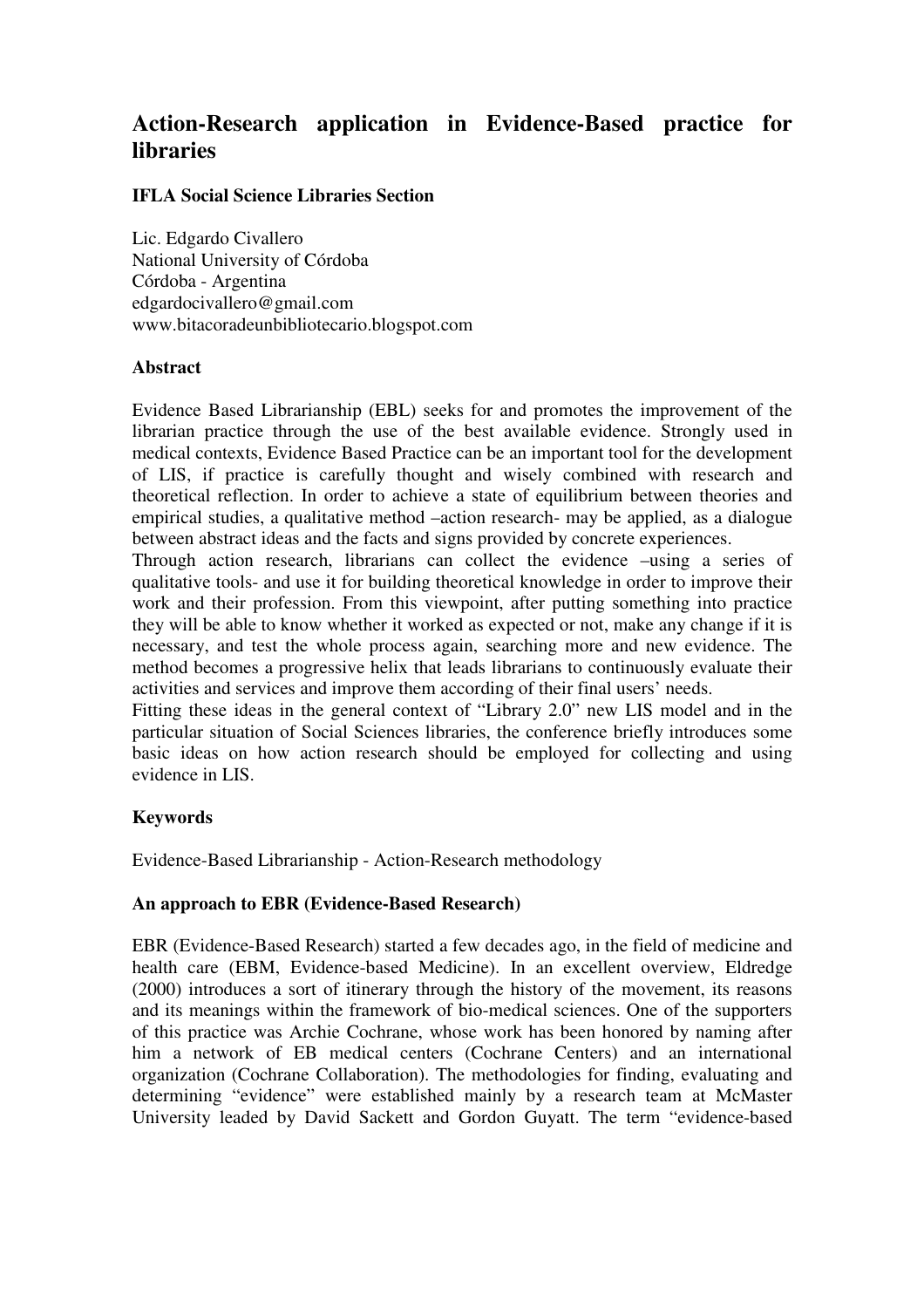medicine" appeared for the first time in medical literature in 1992, in a paper by Guyatt *et al.*<sup>1</sup> (Eldredge, *op.cit.*).

Even if EBR practices emerged as a support for (usually complicated) health-care professionals' activities, they have slowly expanded to other scholar spaces.

Basically, EBR allows professionals to take decisions upon a review of the best available evidences, making it possible to answer questions by using direct practice as the main resource. Through this process, it is likely to define future steps and to assure predictions by using the presently available variables.

The main core of EBR work consists of elaborating a systematic revision of scientific literature concerning a determined question or problem, searching for the best studies, practices and experiences published. This can be done by human means (through the socalled "journal clubs") or, since the advent of the modern information technologies, through specialized digital searches (data mining). In this way, and through the use of evaluation strategies previously defined in detail, huge volumes of information can be turn into working and action guidelines for professionals of different contexts.

Librarians have played a chief role within this process, since libraries are a basic information source, and since its workers own and manage the necessary skills for searching, recovering, filtering, organizing and delivering information to final users, departing from an initial need or question.

The link between EBR and LIS is, therefore, very tight. It seems natural that LIS, as scholar discipline, had also valuated the possibilities of adapting this method to their own professional practices.

## **Evidence-Based Librarianship (EBL)**

There is an interesting amount of available material on EBL: papers, conferences, discussions, reviews, journals (especially EBLIP, "Evidence Based Library and Information Practice", in open  $access^2$ ) and a website (EBLib, "Evidence Based Librarianship"<sup>3</sup>) where background, webography and continuously improved tools are provided. Some of the best articles on this issue (especially Booth *et al.*, 2005) have been used for this brief paper and have been quoted, therefore, in the final bibliography, which should be consulted as an initiation step in the subject. In this text, concrete and focused aspects of the matter will be discussed, avoiding the description of general methods and concepts, which may be found in the quoted bibliography.

It was not until recently that LIS research methodologies -when necessary- were mainly based upon those coming from philosophy, history, and social and management sciences. At present, EBL has added to the former the medicine methods (on which it is almost exclusively based), which offer powerful research designs and an excellent framework for decision-making. Hence, it is a valuable example of inter-disciplinary development. EBL includes the framework for decision-making, the basic working process and many of the research tools, setting them in its own context. In this way, the available evidence of the best librarian practices is used to solve professional problems and to improve activities and services.

An EBL definition is provided by Booth & Brice (2004):

<sup>&</sup>lt;sup>1</sup> Guyatt G, Cairns J, Churchill D, *et al.* (1992) "Evidence-based medicine. A new approach to teaching the practice of medicine." In *JAMA*, n.268, pp. 2420-5

<sup>&</sup>lt;sup>2</sup> http://ejournals.library.ualberta.ca/index.php/EBLip.

<sup>3</sup> http://www.shef.ac.uk/scharr/eblib/ebl.htm.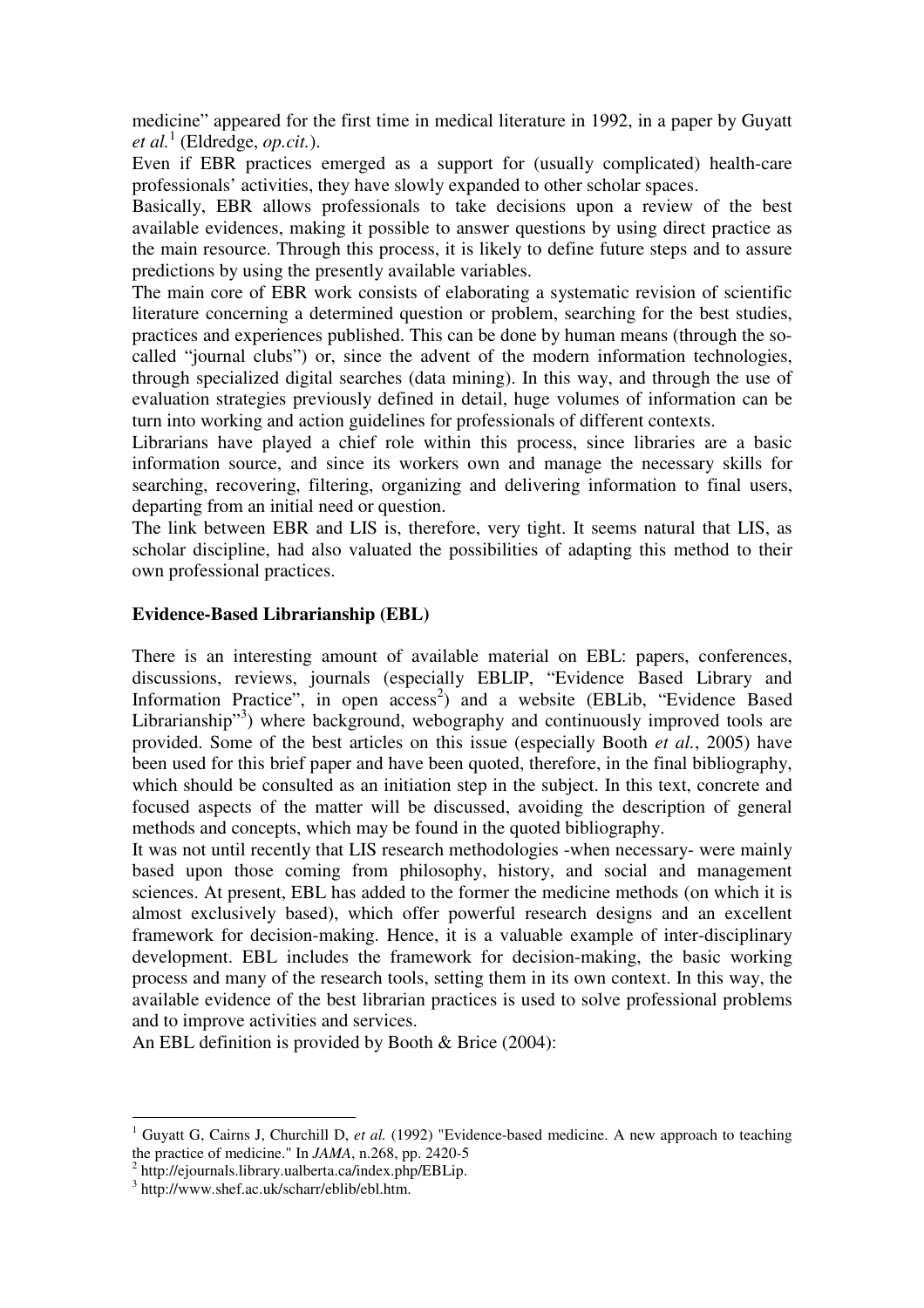"Evidence based librarianship is an approach to information practice that promotes the collection, interpretation, and integration of valid, important and applicable user-reported, librarian-observed and research-derived evidence. The best available evidence moderated by user needs and preferences, is applied to improve the quality of professional judgments".

Ritchie (1999), putting an emphasis on the role of librarians in the EBR field, states that…

"As a profession which has the ability to manage the literature of research, librarianship is uniquely placed to model the principles of evidence-based practice, not only as they apply to other disciplines which we serve, but also as they apply to our own professional practice".

Eldredge (*op.cit.*) proposes a conceptual frame of seven points for supporting EBL's practices:

- EBL seeks to improve library practice by utilizing the best-available evidence combined with a pragmatic perspective developed from working experiences in librarianship;
- EBL applies the best-available evidence, whether based upon either quantitative or qualitative research methods;
- EBL encourages the pursuit of increasingly rigorous research strategies to support decisions affecting library practice;
- EBL values research in all its diverse forms and encourages its communication, preferably through peer-reviewed or other forms of authoritative dissemination;
- EBL represents a global approach to information seeking and knowledge development, involving research but not restricted to research alone;
- EBL supports the adoption of practice guidelines and standards developed by expert committees based upon the best-available evidence, but not as an endorsement of adhering to rigid protocols; and
- In the absence of compelling reasons to pursue another course, EBL adheres to the hierarchy (or levels) of a pre-determined table for using the best-available evidence, lending priority to higher levels of evidence from the research.

EBL working process (detailed by Eldredge, *op.cit.*, and pretty well illustrated by Booth *et al.*, *op.cit.* in a particular case provided with a wide range of bibliography) consists of the following steps:

- Define the problem or question
- Find the best evidence to answer the question
- Appraise the evidence
- Apply results
- Evaluate change
- Redefine the problem -if necessary- and re-start the process

LIS are strongly based in questions and information requirements, and in translating them from abstract forms into concrete terms; such questions can be referred to the profession itself, to libraries as action spaces, to every specialized field or to the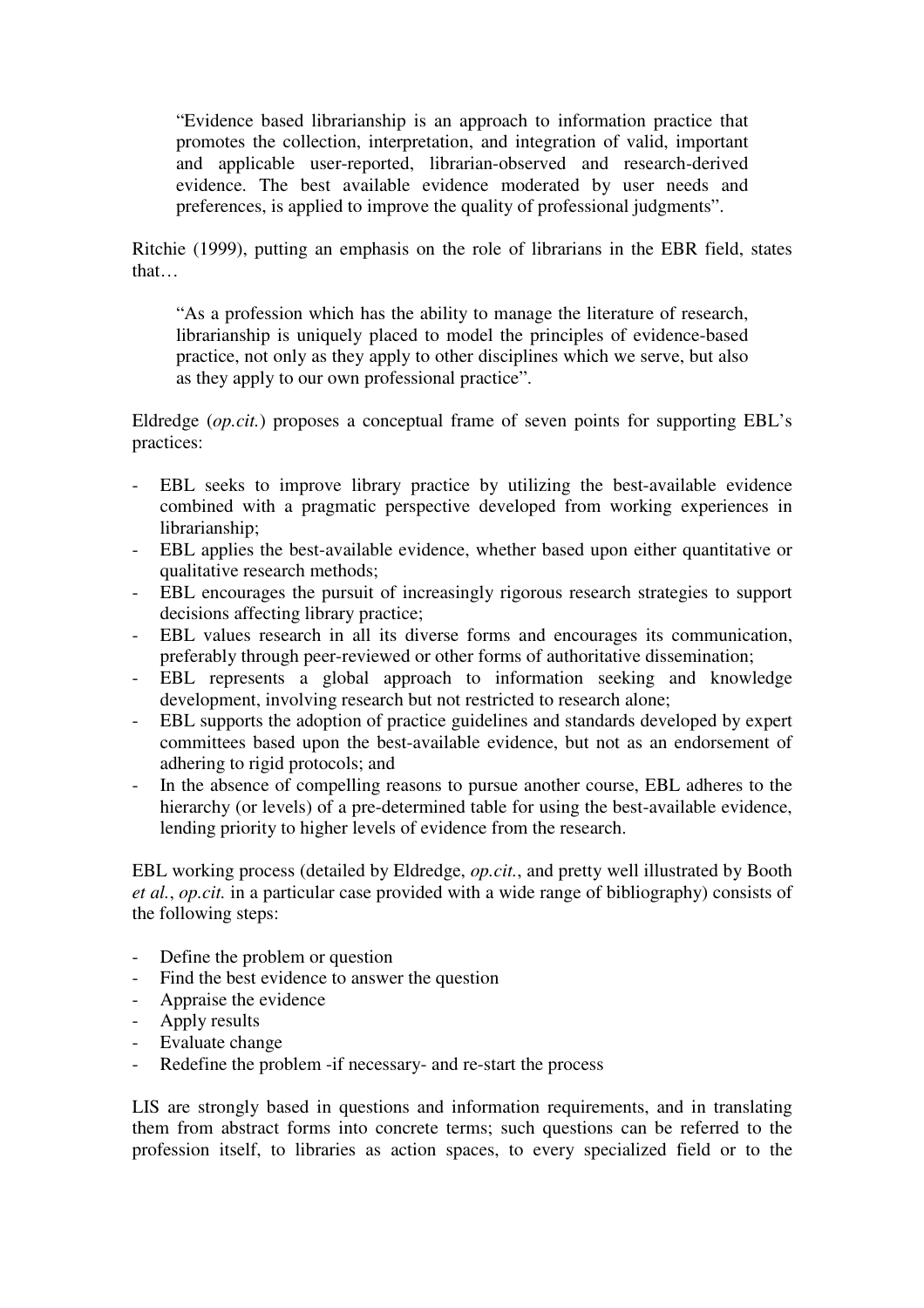problems exposed by users. Thus, the first step of EBR process is not something strange to Librarianship.

The effective formulation of questions leads to an efficient search. In this sense, it is necessary to consider the accuracy of the terms used, in order to avoid information results with "noise" or "silences".

Information search -manually or electronically- is a clearly intellectual process, where the librarian's recovering skills are highlighted. But, at the same time, it heavily depends on the access availability to information resources. And, due to such barriers as the so-called "digital divide", or to the economic impossibility to subscribe to specialized journals, this factor may become limiting for EBL (and for the entire EBR). At this point, it becomes noticeable the natural connection between EBL/EBR and Open Access (Morrison, 2006), since full access to evidence is necessary if a significant collection is meant. Access restrictions to knowledge can make every evidence-based practice considerably difficult, especially in those areas like the global South, where such restrictions use to be frequent.

Available evidence may also be restrained because academic journals do not publish experiences coming to a wrong end (which makes knowledge building difficult), or because the literature is not qualified or representative enough, or because the studies vary their initial conditions… Fortunately, policy changes in scholar publications, a greater research conscience and a wider practice of self-archiving in open-access archives are slowly modifying these conditions.

The evaluation of the collected information resources are carried out by using tables (like the ones provided by Eldredge in the quoted paper) where the quality of evidence is valuated in several levels. The highest levels of evidence would supposedly provide the most accurate and sound research basis for decision-making. When evaluating, librarians should consider the quality of the knowledge found, the human biases and mistakes included in it and the conceptual framework where it was produced. At this point, information professionals should put aside their "scholar" and "scientific" preconcepts and prejudices, and take into account the pertinence of both quantitative and qualitative methods and concepts, even if the latter have been often regarded as "not reliable".

It is worthy to note that this task may lead librarians to realize the absence of theoretical work and empirical implementations developed within their own discipline, especially in those fields related to social sciences. The scarcity of categories, working methods and pragmatic applications is remarkable within LIS. In this sense, as far as EBL activity may find the best evidence, it may also detect where it does not exist, and so, it may encourage the production of experiences in order to fill these holes.

Finally, EBR method allows to re-define the initial problem using the evidence found; this step would re-start the process again, once the starting question has been reformulated. At this point, EBL may be linked to a methodology with several years of life within social sciences field: action-research.

### **A dialogue between knowledge and action**

According to the definition provided by Reason & Bradbury (2001), action-research...

"…is an iterative inquiry process that balances problem solving actions implemented in a collaborative context with data-driven collaborative analysis or research to understand underlying causes enabling future predictions about personal and organizational change".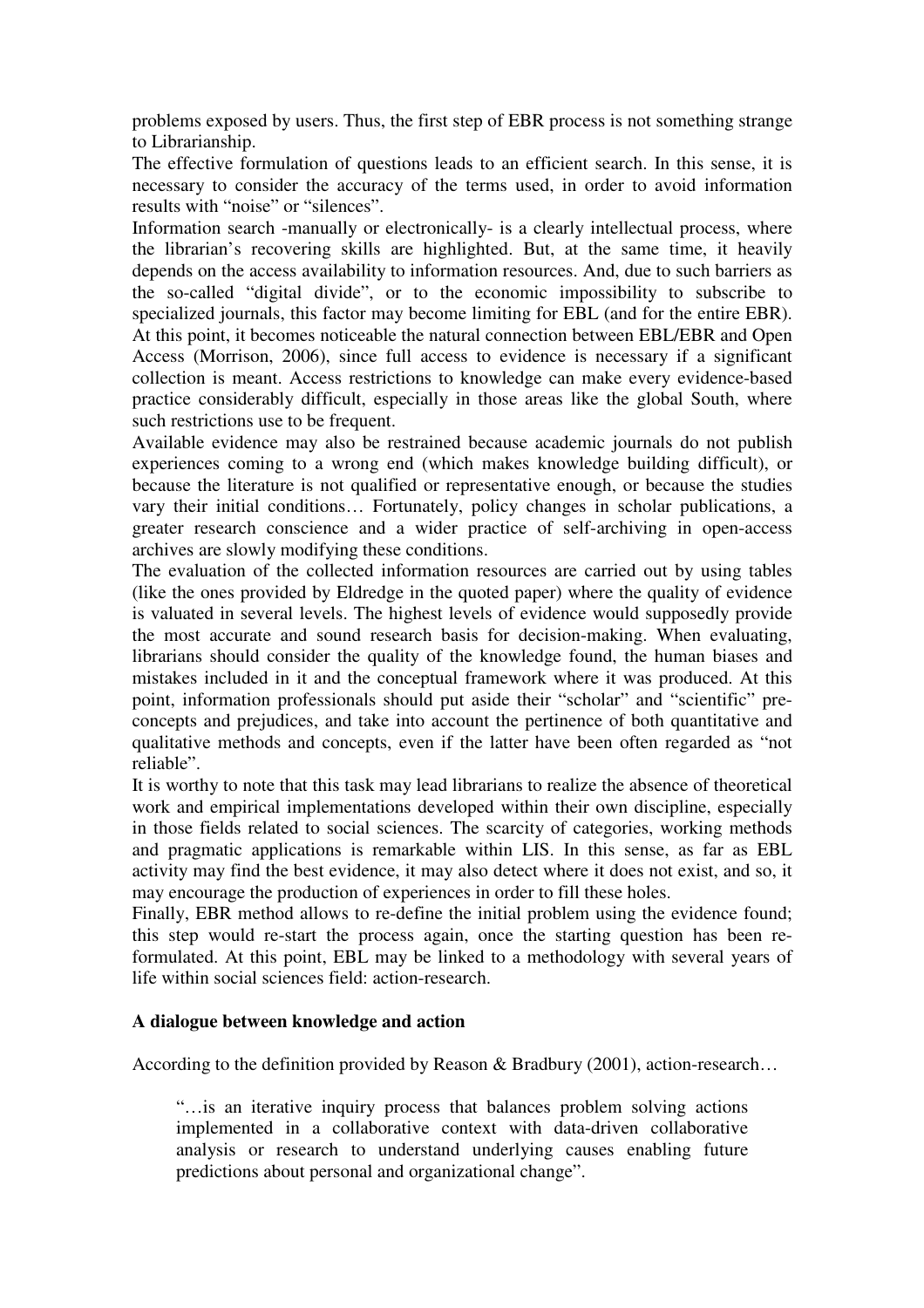After six decades of action-research (A-R) development, there is nowadays a wide range of advanced methodologies, handbooks and papers, practices (especially in the area of education) and literature. Besides, it has a good number of sub-currents, like Action Science (Argyris, Putnam y Smith, 1985; Argyris, 1994), Cooperative / Collaborative Inquiry (Heron, 1996; Reason, 1995), Participatory Action Research (*cf.* Freire, 1970), Developmental Action Inquiry (Torbert, 1991) and the A-R Living Theory (Whitehead & McNiff, 2006).

A number of useful, general sources of information on action-research are the *Center*  for Collaborative Action Research<sup>4</sup> and its wiki<sup>5</sup>, and journals like Action Research<sup>6</sup> and *Action Research International*<sup>7</sup> .

Action-research states that every inquiry should go beyond the elaboration of reflective, theoretical knowledge, and be linked with real, direct action. Besides, it points out that this kind of inquiry should have a close relationship with its addresses. A-R way of working recalls the basic line of scientific method, and expands it towards the social action arena: from a given question, research and reflection starts, aimed at becoming empirical action. When this stage is reached, the outcomes return to the theoretical board, allowing the re-formulation of the original statement, and the development of new theory; the latter will allow the implementation a new action connected with real situations. Therefore, a dialogue takes place between theory and reality, based on real experiences and taking into account the addresses' opinion. That way, researcher's unilateral views and excessive concentration on theoretical, abstracts aspects are avoided. At the same time, A-R allows to learn from errors and, consequently, re-design future steps. To put it short, it generates a helix that concludes in a result, which has been obtained from different tests and trials, always on intimate terms with a concrete situation and community.

Action-research was born in the context of educational disciplines, and expanded (like EBR) into other fields, especially those with more social approaches. Regretfully, it has been scarcely applied within LIS, maybe because of a noticeable absence of librarian practices concerning direct action for social change.

# **EBL, A-R and libraries**

EBL and A-R are, in outline, parallel processes. Both of them primarily give attention to an initial question or problem, which actually is the main start-point for every inquiry. They need time to research, to form a theory, and to collect and elaborate available knowledge. Both of them put ideas into action, though in different places and moments, and because of different reasons. They also evaluate the outcomes of such actions and, from them, re-formulate their starting question and trigger the process again.

Both processes seek to generate action: one of them well-informed action based on other practices; the other, the committed action which allows the elaboration of theory that will be applied again, in constant collaboration with the addresses and looking for concrete changes in real life.

However, we are less interested in highlighting the obvious similarities than in analyzing the existing differences. General EBR process (and particularly EBL) is mainly focused on the recovery of the best evidence, of the necessary information, and

 4 http://cadres.pepperdine.edu/ccar/index.html.

<sup>5</sup> http://ccar.wikispaces.com/CCAR+WIKI.

<sup>6</sup> http://www.sagepub.co.uk/journalsProdDesc.nav?prodId=Journal201642.

<sup>7</sup> http://www.scu.edu.au/schools/gcm/ar/arhome.html.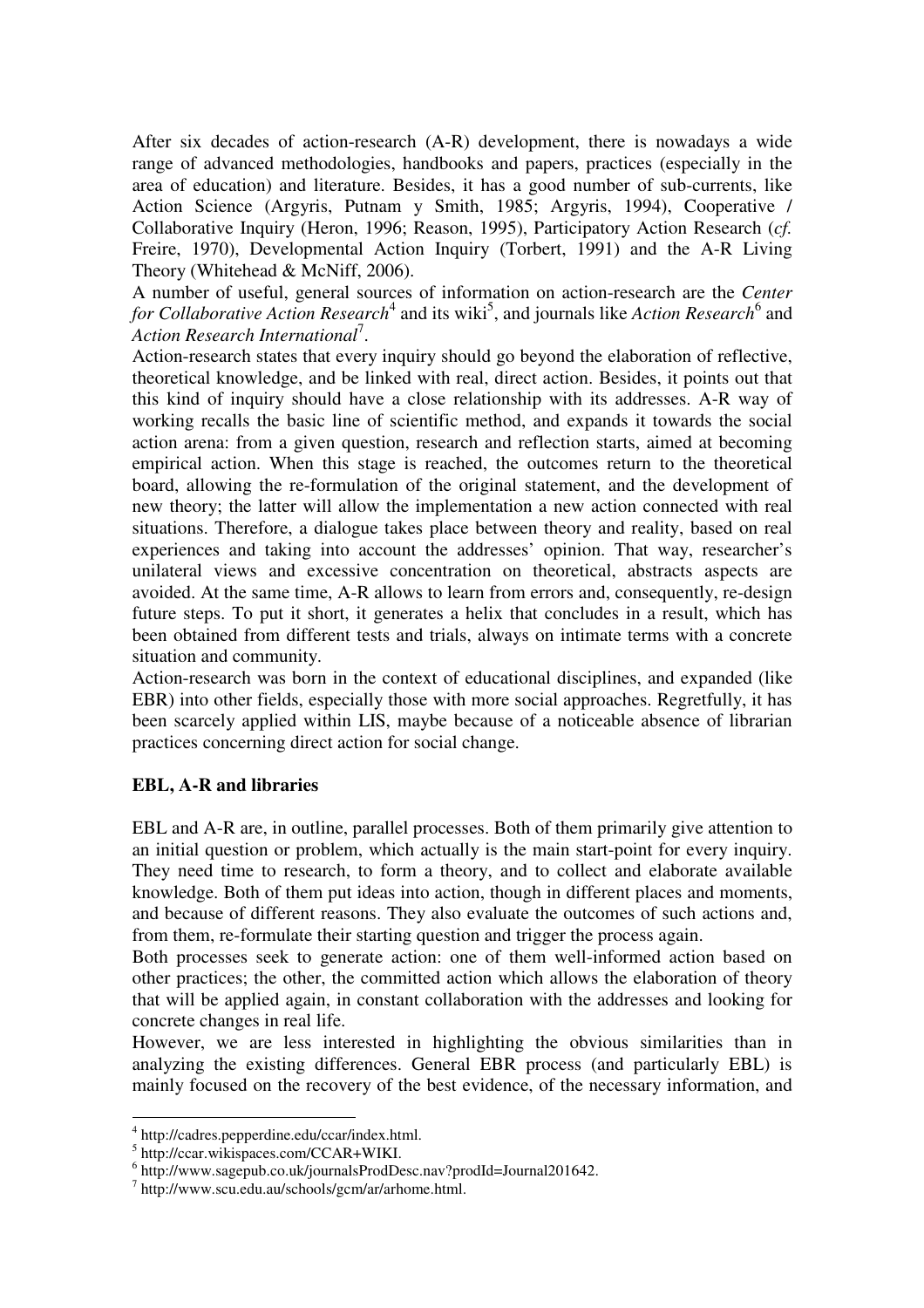in its evaluation in order to assure its correct quality. A high percentage of the inquiries made within EBR/EBL has to do with the analysis of how to refine the evaluation methods in order to obtain the best possible evidence. Action is hardly present in them, and the practical action related to changes in the environment is even less. In the case of action-research, action and its outcomes in social changes have great importance: if the process is meant to be valid, it should be inserted inside the addresses' structures, it should have a certain degree of commitment and its aim should be action.

Combining action-research and EBL would add a high dose of active commitment to the latter and good tools for the refinement of theoretical material to the former. In the case of EBL, it would allow to shift the focus from information search to final action, and would provide a closer contact with action's addresses, including them in the decision-making process. And it would add a better frame to such a process (as well as powerful research design tools and bibliographic search) within action-research.

Libraries in general -and specialized in Social Sciences in particular- have large information reservoirs that seem strategic for certain societies, especially in the global South. Information means *power*: the power to achieve many changes supported by valid knowledge; to warrant the rights of expression and access to information; to inform population and make it possible their active and democratic participation in regional and national decisions. Libraries should be a lively part of their communities, they should make a commitment with them, they should take a position regarding the main existing problems, they should be a channel of communication and a source of long-life learning…

At the same time, libraries provide support to scholars and researchers, who are agents of reflection, change and transformation in the community. Through their research or direct action projects, they are the engine that, based on the existing knowledge managed by libraries- allow development, growth, evolution and the overcome of barriers.

EBR/EBL allow to recover the most accurate, updated and solid information. A-R generates channels of communication with addresses and leads to action. Within library models as "Library 2.0", where a new voice and participation is given to the final users through ICTs, both working methodologies can perfectly conjugate for achieving a good combination among users' needs and opinions, the practical application of information and the management of the best available resources.

# **Conclusion**

Librarianship is an applied science, which should seek solutions to concrete questions in a changing and problematic context, in relation with its community as well as with its own nature and functions. It cannot remain in a theoretical marble-tower: it should grow up and evolve with its environment. According to this, it should interact with its users, give them voice, allow them to make decisions and include them within its framework. At the same time, it should use its resources to favor the change and progress of its community, getting tightly linked with all its social processes.

Evidence-Based practices make it possible to employ the best research results in the immediate practice, in order to provide efficient services. Methods like action-research allow to act in concrete situations and to learn from mistakes. With both instruments at hand, libraries may support, from different points and through diverse strategies, the changes that community claims and needs.